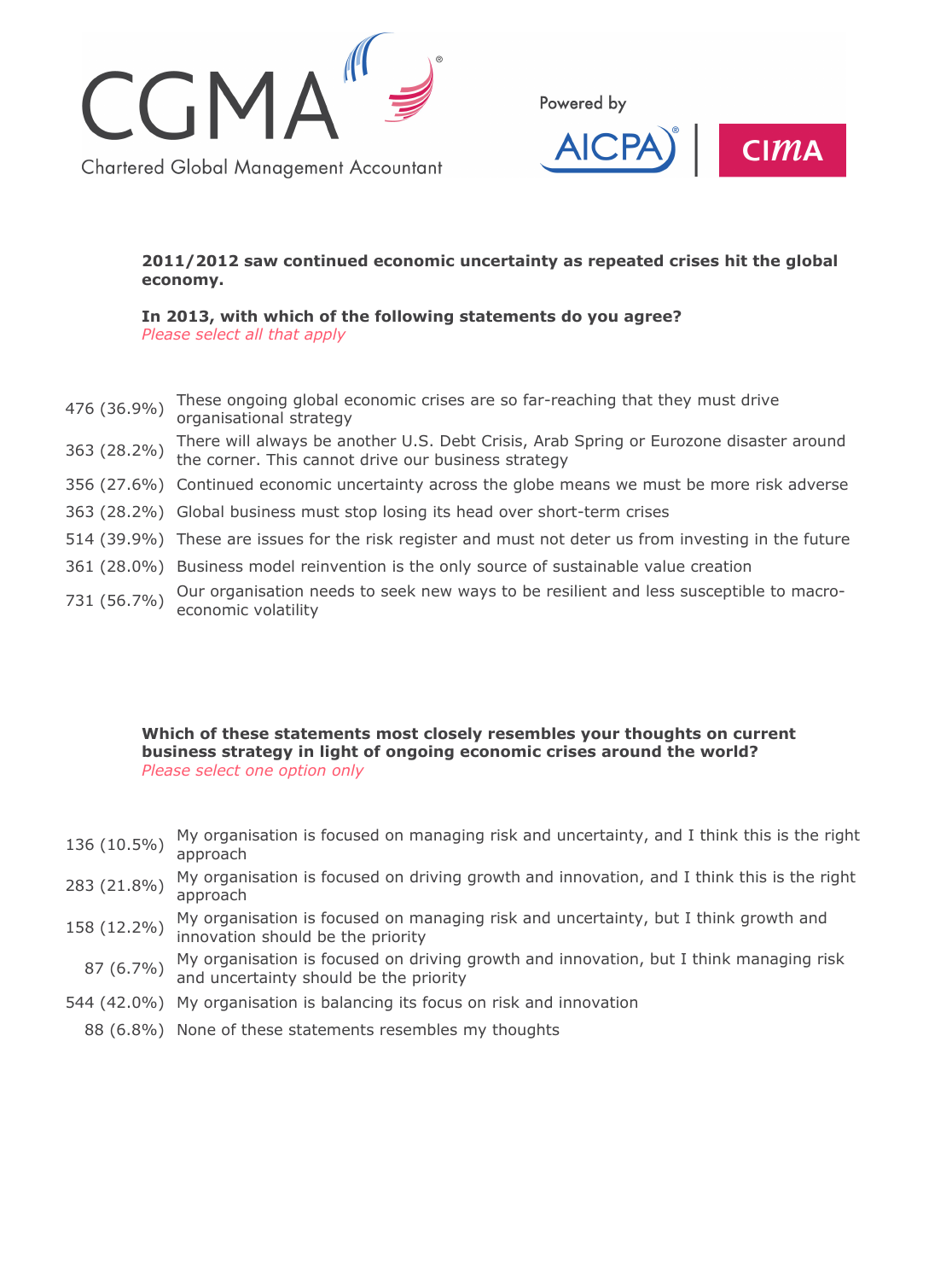**In the next few months, the U.S. Congress will be making a crucial decision on whether to raise its debt ceiling and add to the national budget deficit. What do you think is the most likely outcome of this decision?** *Please select one option only*

- 177 (13.7%) U.S. credit rating downgraded
	- 61 (4.7%) U.S. interest rates rise
- 280 (21.6%) U.S. dollar weakened
- 623 (48.1%) All of the above
- 153 (11.8%) None of the above

### **What do you see as the two most significant potential effects of the ongoing U.S. Debt Crisis to your business?** *Please select two options only*

- 212 (16.4%) U.S. interest rates rises, sparking rise in business borrowing costs
- 448 (34.6%) The U.S. dollar continues to weaken against other world currencies
- 239 (18.5%) Global credit markets tighten, making it difficult to raise capital
- 405 (31.3%) Decisions in the U.S. push the global economy towards recession
- 350 (27.1%) Market volatility forces a short-term focus for investors and businesses
- 457 (35.3%) Increase in global economic uncertainty creates difficulty in long-term strategic business planning
- 113 (8.7%) The U.S. Debt Crisis is predominantly a political issue with limited long-term economic importance
	- 55 (4.3%) No impact on my business

Other, please specify

23 (100.0%)

**In your opinion, is global business too easily thrown off course by short-term economic uncertainty?** *Please select one option only*

778 (59.9%) Yes

352 (27.1%) No

168 (12.9%) I don't know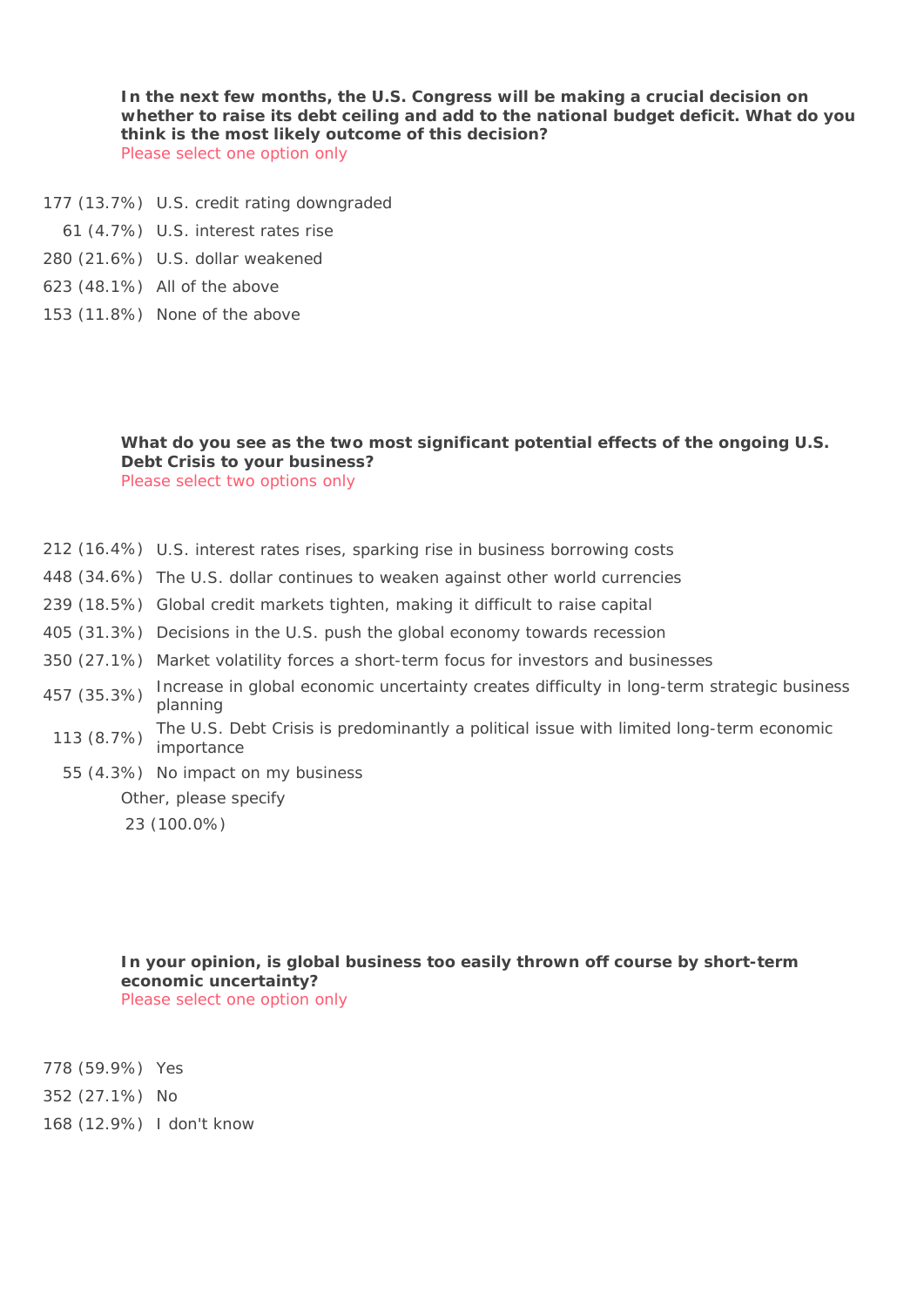**Do you think the U.S. dollar will still be the world's dominant reserve currency in 10 years?** *Please select one option only*

619 (47.7%) Yes

436 (33.6%) No

242 (18.7%) I don't know

**Which of the following actions is your business taking as you await U.S. government decisions on spending cuts and borrowing limits?**

*Please select all that apply*

- 413 (31.9%) Holding cash and delaying capital investment
- 55 (4.2%) Accelerating capital investment
- 140 (10.8%) Accelerating new product development/launches
- 104 (8.0%) Delaying new product development/launches
- 25 (1.9%) Accelerating hiring
- 432 (33.4%) Delaying hiring
- 147 (11.4%) Laying off employees
- 562 (43.4%) Continuing our current practices and ride out the storm
- 143 (11.0%) Currency hedging
- 133 (10.3%) Reduce exposure to the U.S. market
- 310 (23.9%) Move into new markets
- 186 (14.4%) None of the above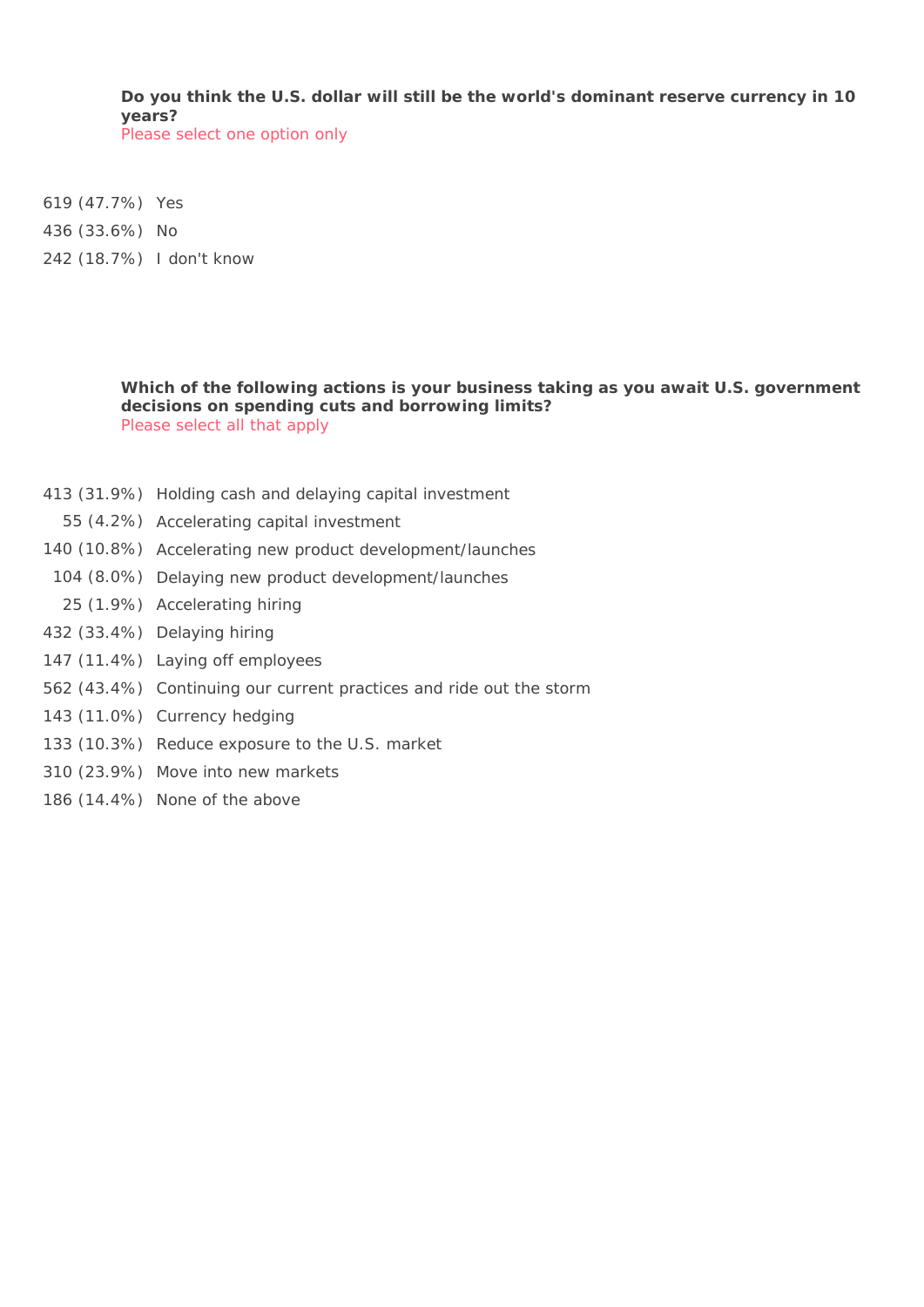**Which regions do you consider to be safe harbors of growth and stability in 2013?** *Please select all that apply*

- 159 (14.2%) Africa
- 303 (27.1%) Central and South America
- 81 (7.2%) Eurozone
- 184 (16.4%) MESANA (Middle East, South Asia, North Africa)
- 419 (37.4%) North America
- 251 (22.4%) North Asia
- 531 (47.5%) SE Asia
- 185 (16.5%) UK

Other, please specify

116 (100.0%)

### **Please indicate if you are a member of:**

*Please select one option only*

595 (45.8%) AICPA

532 (40.9%) CIMA

173 (13.3%) Both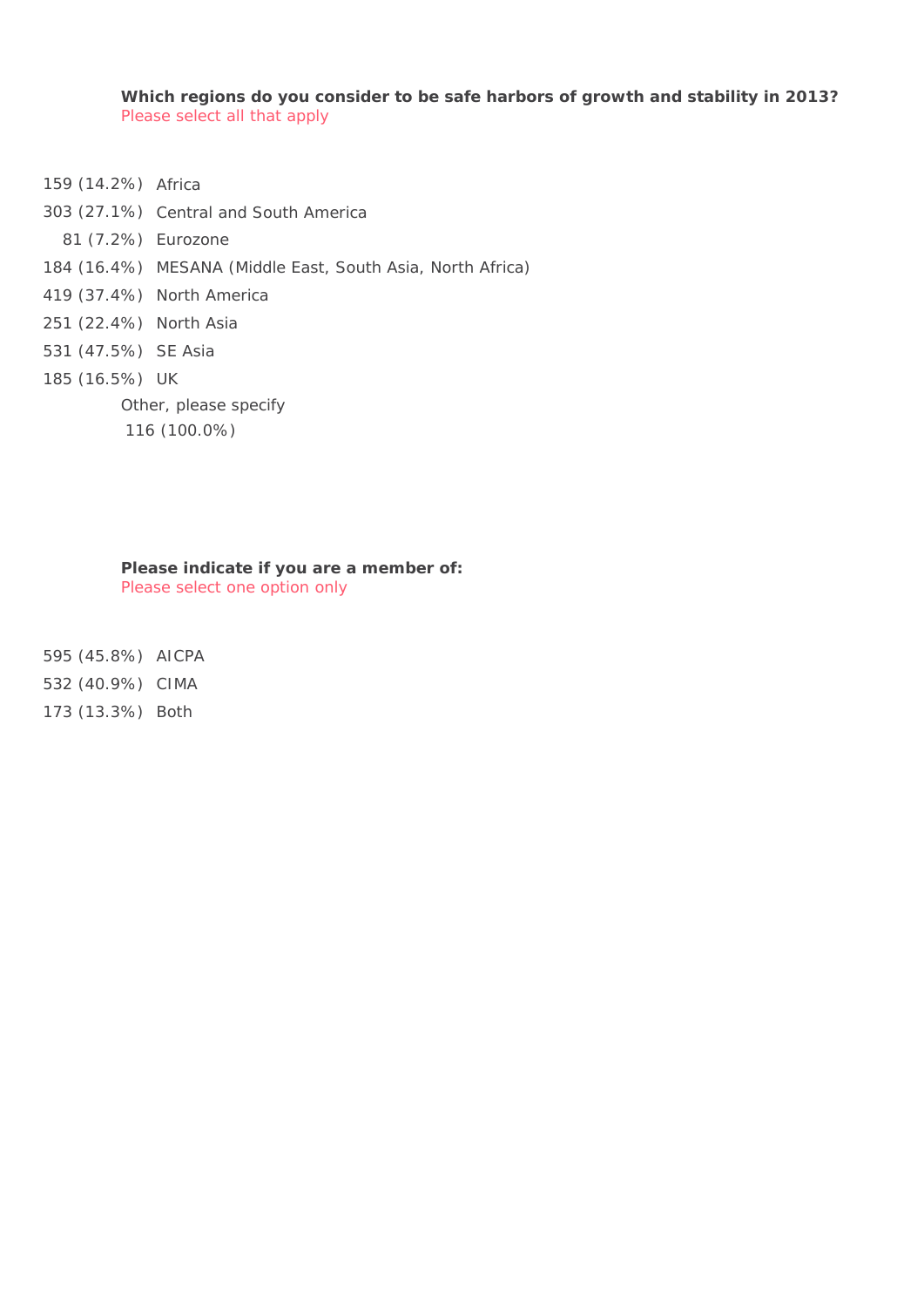## **Finally, in which country do you currently work?**

 $\overline{\phantom{0}}$ 

*Please select one option only*

| Australia                                    | 65 (5.0%)      |
|----------------------------------------------|----------------|
| Canada                                       | 32 (2.5%)      |
| Hong Kong                                    | 18 (1.4%)      |
| Ireland                                      | 70 (5.4%)      |
| Malaysia                                     | 34 (2.6%)      |
| South Africa                                 | 66 (5.1%)      |
| Sri Lanka                                    | 23 (1.8%)      |
| United Kingdom                               | 93 (7.2%)      |
| <b>United States</b>                         | 723 (55.7%)    |
|                                              | $0(0.0\%)$     |
| Angola                                       | $0(0.0\%)$     |
| Argentina                                    | $0(0.0\%)$     |
| Azerbaijan                                   | $0(0.0\%)$     |
| Bahrain                                      | $3(0.2\%)$     |
| Bangladesh                                   | $0(0.0\%)$     |
| <b>Barbados</b>                              | $(0.1\%)$<br>1 |
| Belgium                                      | $2(0.2\%)$     |
| Bermuda                                      | $1(0.1\%)$     |
| Botswana                                     | $5(0.4\%)$     |
| Brazil                                       | $1(0.1\%)$     |
| <b>Brunei</b>                                | $(0.1\%)$<br>1 |
| <b>Bulgaria</b>                              | 2(0.2%)        |
| Cameroon                                     | $0(0.0\%)$     |
| Cayman Islands                               | $0(0.0\%)$     |
| Chile                                        | $0(0.0\%)$     |
| <b>Mainland China</b>                        | $4(0.3\%)$     |
| Cyprus                                       | $2(0.2\%)$     |
| Czech Republic                               | $0(0.0\%)$     |
| Democratic Republic of Congo <sup>0%</sup> ) |                |
| Denmark                                      | $(0.1\%)$<br>1 |
| Egypt                                        | $0(0.0\%)$     |
| Ethiopia                                     | $0(0.0\%)$     |
| Finland                                      | $0(0.0\%)$     |
| France                                       | 10 (0.8%)      |
| Gambia                                       | $0(0.0\%)$     |
| Germany                                      | 8(0.6%)        |
| Ghana                                        | $1(0.1\%)$     |
| Gibraltar                                    | $1(0.1\%)$     |
| Greece                                       | $0(0.0\%)$     |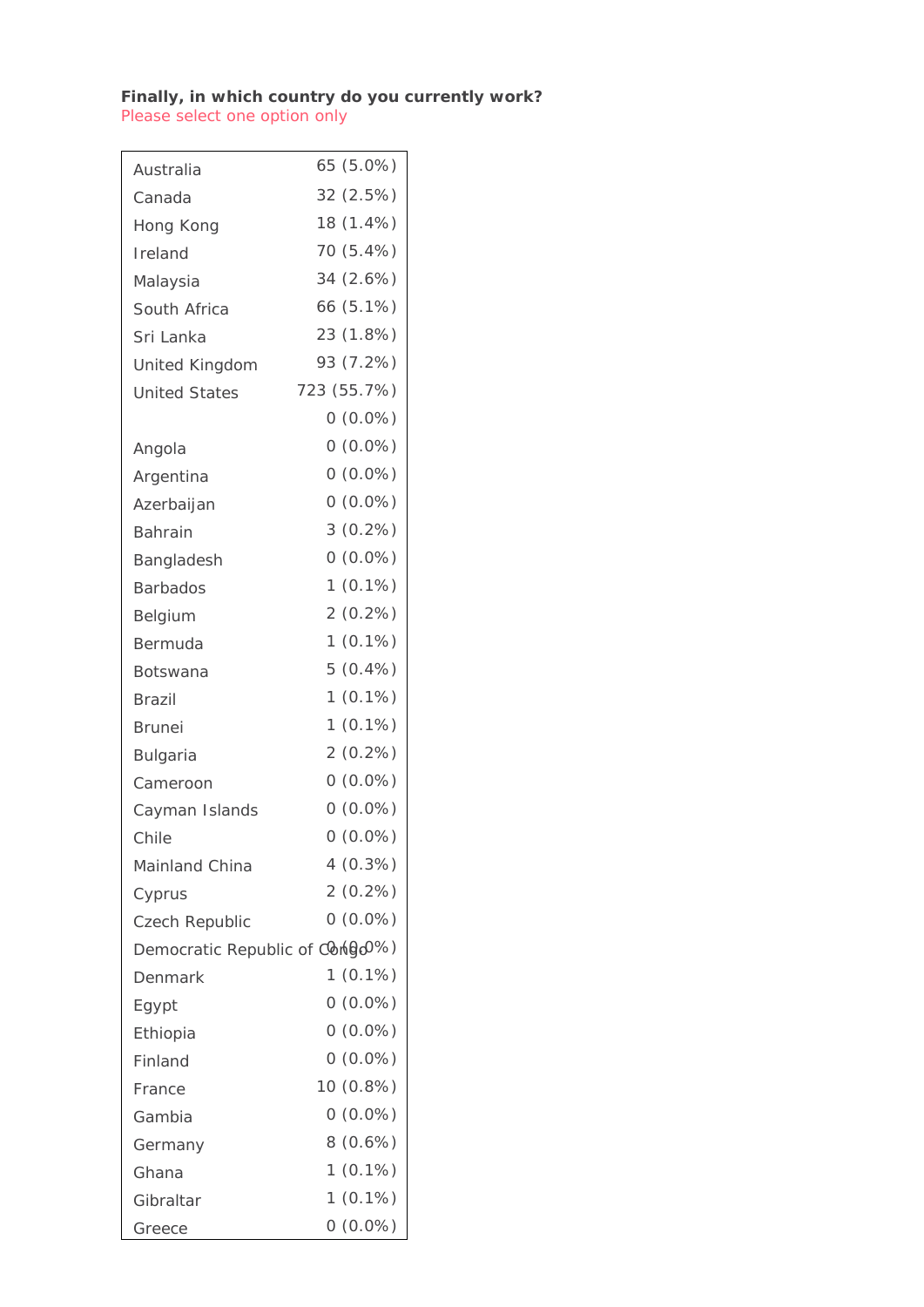## **Finally, in which country do you currently work?**

*Please select one option only*

| Guyana                  |              | $0(0.0\%)$ |
|-------------------------|--------------|------------|
| Hungary                 | 1            | $(0.1\%)$  |
| India                   |              | 9(0.7%)    |
| Indonesia               |              | $0(0.0\%)$ |
| Iran                    | 1            | $(0.1\%)$  |
| Italy                   |              | $2(0.2\%)$ |
| Jamaica                 | $\mathbf{1}$ | $(0.1\%)$  |
| Japan                   |              | $2(0.2\%)$ |
| Kazakhstan              |              | $0(0.0\%)$ |
| Kenya                   |              | $2(0.2\%)$ |
| Kuwait                  | 1.           | $(0.1\%)$  |
| Latvia                  |              | $0(0.0\%)$ |
| Lesotho                 |              | $0(0.0\%)$ |
| Luxembourg              |              | $3(0.2\%)$ |
| Malawi                  |              | $2(0.2\%)$ |
| Maldives                | 1.           | $(0.1\%)$  |
| Malta                   |              | $0(0.0\%)$ |
| Mauritius               |              | $3(0.2\%)$ |
| Mexico                  |              | $0(0.0\%)$ |
| Morocco                 |              | $0(0.0\%)$ |
| Mozambique              |              | $2(0.2\%)$ |
| Myanmar                 |              | $0(0.0\%)$ |
| Namibia                 | 1            | $(0.1\%)$  |
| Netherlands             | 8            | $(0.6\%)$  |
| New Zealand             |              | 13 (1.0%)  |
| Nigeria                 |              | $0(0.0\%)$ |
| Norway                  |              | $0(0.0\%)$ |
| Oman                    |              | $6(0.5\%)$ |
| Pakistan                |              | $5(0.4\%)$ |
| Papua New Guinea (0.2%) |              |            |
| Peru                    |              | $0(0.0\%)$ |
| Philippines             |              | $0(0.0\%)$ |
| Poland                  |              | 4(0.3%)    |
| Oatar                   |              | $5(0.4\%)$ |
| Romania                 |              | $1(0.1\%)$ |
| Russia                  |              | $2(0.2\%)$ |
| Saudi Arabia            |              | 7(0.5%)    |
| Serbia and Montere@@0%) |              |            |
| Seychelles              |              | $0(0.0\%)$ |